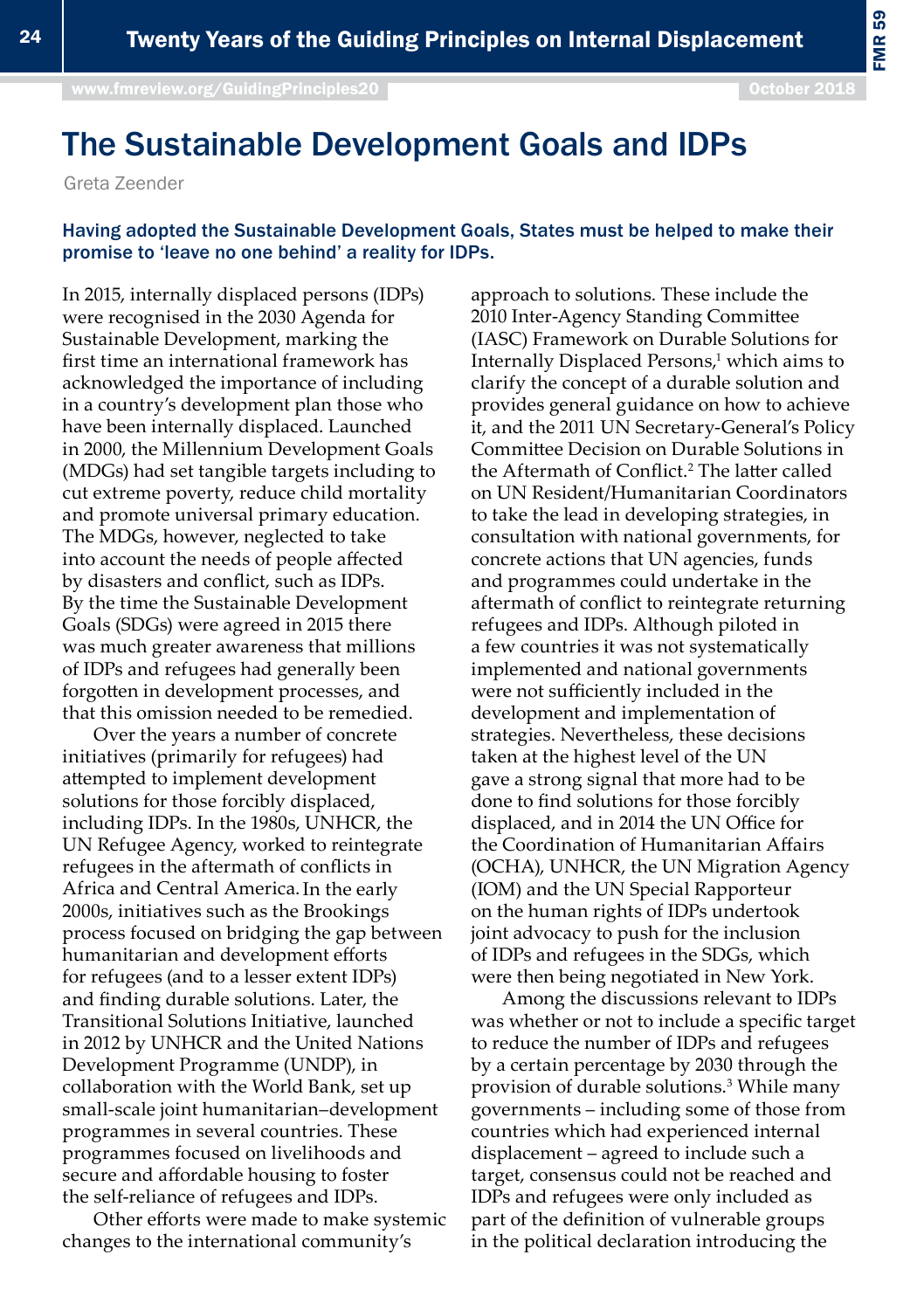

22-year-old woman from Maiduguri, Nigeria: "Insurgents attacked my neighbourhood. They were shooting everywhere, people were completely panicked. Both my father and mother were killed when they attempted to flee. My siblings and I managed to flee in different directions. I don't know where they are now. Aid agencies found a room with a host family for me but I just miss my own family."

goals. Negotiations were undertaken by development officials (overseen by ministries responsible for economic development) and did not generally include humanitarian or human rights experts – those most familiar with IDP and refugee issues.

## **Progress through the SDGs**

While the SDGs do not include specific targets on refugees and IDPs they do acknowledge displaced people as a vulnerable group in need of particular attention. The SDGs also recognise the factors that risk jeopardising progress, including global health threats, more frequent and intense natural disasters, spiralling conflict, humanitarian crises and forced displacement itself.4 Since their adoption there has been growing awareness of, and agreement on, the need for a comprehensive approach to displacement, one that goes beyond addressing immediate humanitarian needs, reduces vulnerabilities over time, and is anchored in a country's development plans. This is also the focus of an OCHA-commissioned study<sup>5</sup> which underscores that IDPs should be able to rebuild their lives in accordance with the fundamental standards of human rights and dignity, even while a conflict is not fully resolved or the impacts of disasters have

not ceased. The study's recommendations encourage humanitarian and development actors to conduct joint analyses of IDPs' needs, vulnerabilities and capacities and of the obstacles to durable solutions as early as possible in order to agree a strategy to achieve clear and quantifiable collective outcomes. The study also promotes cooperation with national governments, recommending that they integrate internal displacement into their national development and SDG implementation plans. In practice, several countries – including Afghanistan, Iraq, Nigeria and Ukraine – have included the needs of IDPs in their plans to reach the SDGs, even if specific targets for IDPs are not specified.

The UN is supporting governments to implement the SDGs through providing technical support and expert missions. In El Salvador and Ukraine, the UN has provided governments with specific advice on how to include IDPs in their roadmap to reach the SDGs. And, already, as part of the Durable Solutions Initiative, collective outcomes on displacement (strategic and measurable results which allow for multi-year collaborative interventions) have been developed by the Government of Somalia, with UN support. Efforts to